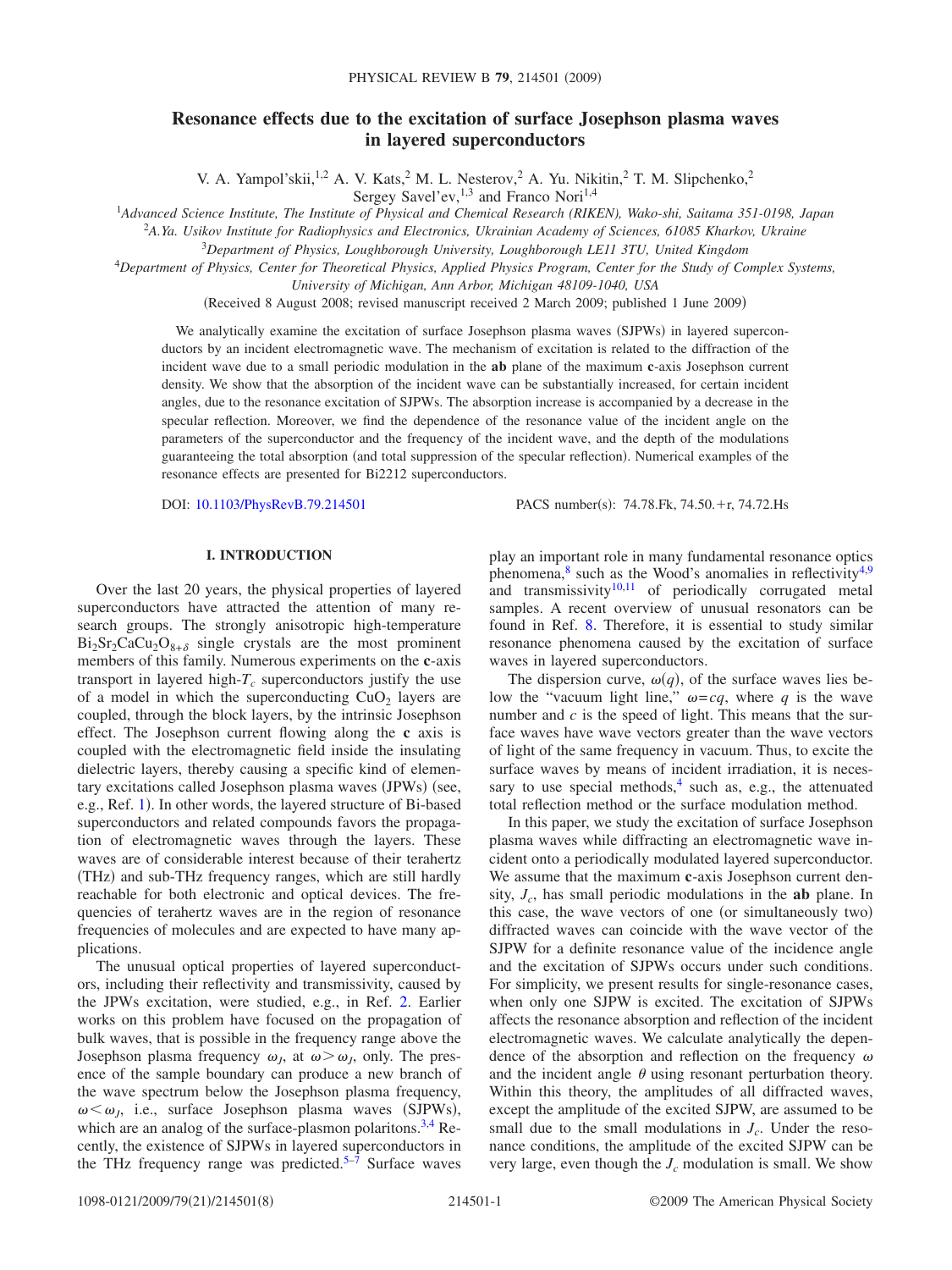<span id="page-1-1"></span>

FIG. 1. (Color online) Geometry of the problem: **k** and  $\mathbf{k}_0$  are the wave vectors of the incident and specularly reflected waves,  $\kappa_{sw}$ is the wave number of the SJPW. The case of backward resonance diffraction in the *r*th order  $(r<0)$  is shown. Also,  $q_r = q + rg \approx$  $-\kappa_{sw}$  denotes the tangential component of the wave vector of the resonance wave and  $g=2\pi/L$  is the period of the reciprocal grating.

that the reflectivity can be completely suppressed for optimal depth of the modulations. These phenomena are potentially useful for detecting THz radiation.

This work presents a detailed examination of the resonance features for the diffraction of THz radiation on periodically modulated layered superconductors. The resonance is caused by the excitation of the SJPWs for definite combinations of the incident angle and frequency, and is analog to the widely studied *surface-plasmon polariton resonance* in the visible and near-infrared region. The analytical approach developed here allows us to predict strong resonance effects total suppression of the specular reflection and total absorption) for specific combinations of the parameters. These phenomena have a direct interpretation: under the resonance condition Eq. ([1](#page-1-0)), the spatial-and-temporal matching (coincidence of both the frequencies and wave vectors) of one of the diffracted modes and the surface Josephson plasma wave occurs. In this case, a significant fraction of the energy coming to the layered superconductor from the vacuum is transformed into Joule heat due to quasiparticle resistance and the reflectivity of the superconductor significantly decreases. The suppression of the reflectivity can be complete for an optimal depth of the modulations. Thus, if the conditions for the total suppression of the reflectivity are satisfied, the energy flux (i.e., the *z* component of the Poynting vector of the incident wave) is completely absorbed. The suppression of the reflectivity  $|R|^2$  accompanied by the resonant increase in the electromagnetic absorption can result in a transition of the superconductor into the resistive or even into the normal state. Thus, a new kind of resonance phenomena can be observed due to the excitation of the SJPW.

## **II. MODEL**

Consider a semi-infinite layered superconductor in the simplest geometry shown in Fig. [1.](#page-1-1) The crystallographic **ab** plane coincides with the *xy* plane and the **c** axis is directed along the *z* axis. Superconducting layers are numbered by an integer  $l \geq 1$ .

Suppose that the maximum **c**-axis Josephson current density,  $J_c$ , is periodically modulated in the *x* direction with a spatial period *L*. Such a modulation can be realized, for instance, either by irradiating a standard  $Bi_2Sr_2CaCu_2O_{8+\delta}$ sample covered by a modulated mask.<sup>12</sup> Another way to modulate the value of  $J_c$  is applying an out-of-plane magnetic field. In this case, according to, e.g., Ref. [13,](#page-7-11) the pancake vortices appear in the sample. The period of vortex lattice and, thus, the period of modulations are controlled by the out-of-plane magnetic field.

A *p*-polarized (transverse magnetic) plane monochromatic electromagnetic wave with electric,  $\mathbf{E} = \{E_x, 0, E_z\}$ , and magnetic,  $H = \{0, H, 0\}$ , fields is incident onto a periodically modulated layered superconductor at an angle  $\theta$  from the vacuum half space. The in-plane and out-of-plane components of its wave vector are

$$
k_x \equiv q = k \sin \theta, \quad k_z = -k \cos \theta, \quad k = \omega/c.
$$

The in-plane periodic modulation results in generating the diffracted waves with in-plane and out-of-plane wave-vector components,

$$
q_n = q + ng
$$
,  $k_{zn}^V = \sqrt{k^2 - q_n^2}$ , Re[ $k_{zn}^V$ ], Im[ $k_{zn}^V$ ]  $\ge 0$ ,

where *n* is an integer and  $g=2\pi/L$ . The resonance excitation of the SJPWs corresponds to the condition,

$$
q_n = k \sin \theta + ng = sign(n) \text{Re}[\kappa_{sw}(\omega)], \tag{1}
$$

<span id="page-1-0"></span>where  $\kappa_{sw}(\omega) > k$  is the SJPW wave number,<sup>7</sup>

$$
\kappa_{\rm sw}^2(\omega) = k^2 \left[ 1 - \frac{k^2 \lambda_{ab}^2 \Omega^2}{\varepsilon (1 - \Omega^2 - i\nu \Omega)} \right]^{-1}.
$$
 (2)

<span id="page-1-2"></span>The total magnetic field in the vacuum  $(z>0)$  is given by the Fourier-Floquet expansion,

$$
H^{V}(x,z) = H^{\text{inc}} \bigg[ \exp(iqx - ikz \cos \theta) + \sum_{n} R_n \exp(iq_n x + ik_{zn}^{V} z) \bigg],
$$
 (3)

where  $H^{\text{inc}}$  is the amplitude of the incident wave and  $R_n$  are the transformation coefficients (TCs). The time dependence exp( $-iωt$ ) is omitted hereafter.

Using Maxwell equations, we express the tangential component of the electric field in the vacuum in terms of the magnetic field,

$$
E_x^V(x,z) = H^{\text{inc}} \left[ -\beta^V \exp(iqx - ikz \cos \theta) + \sum_n \beta_n^V R_n \exp(iq_n x + ik_{zn}^V z) \right],\tag{4}
$$

where  $\beta^V = \cos \theta$  and  $\beta_n^V = k_{zn}^V/k$ .

The electromagnetic field within the layered superconductor is related to the gauge-invariant phase difference,  $\varphi_l$ , of the order parameter. The values of  $\varphi$  in the junctions are governed by a set of coupled sine-Gordon equations. To the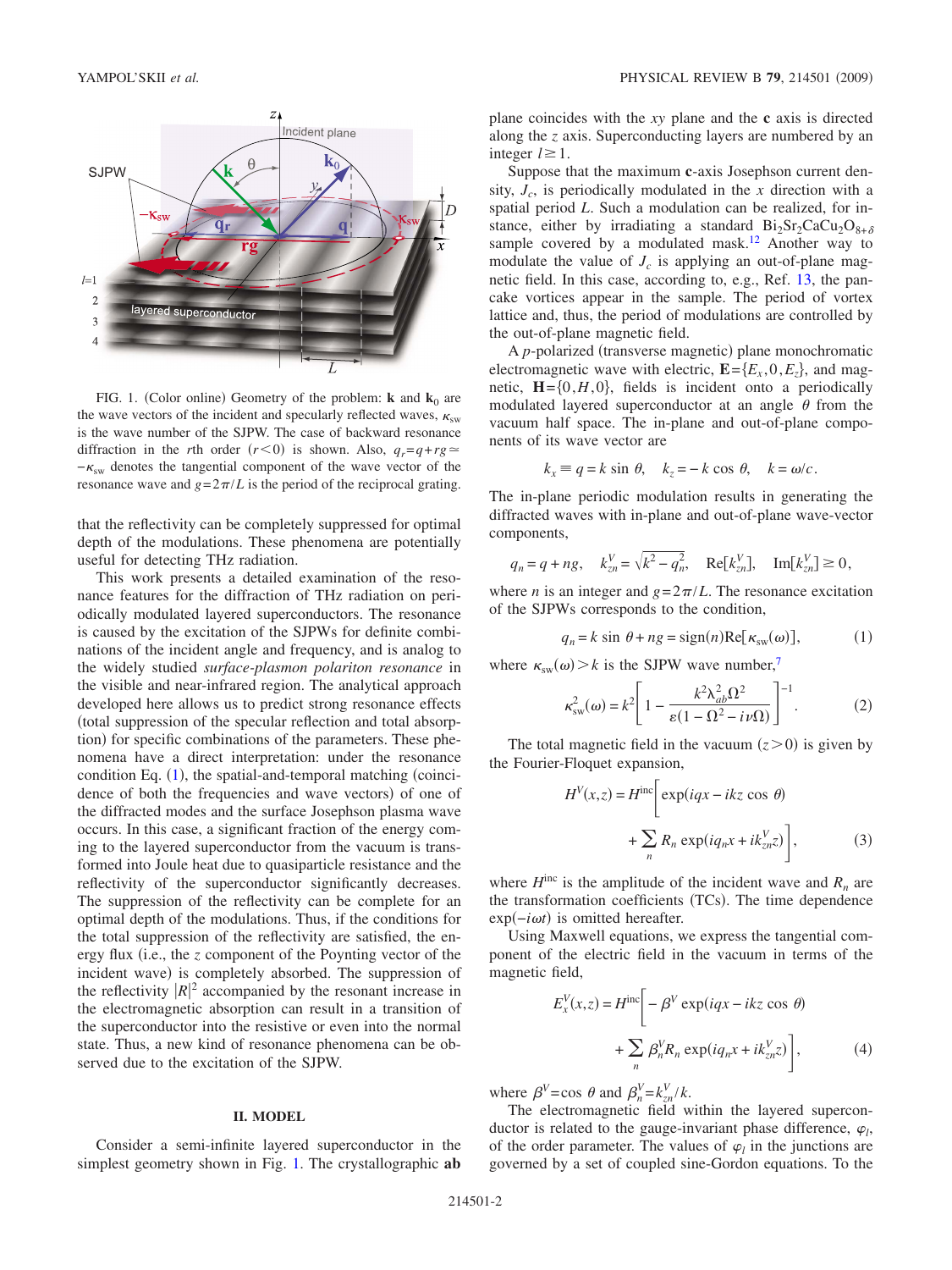best of our knowledge, Sakai *et al.*[14](#page-7-12) were the first who derived the set of coupled sine-Gordon equations for the phenomenological description of the electrodynamics of layered superconductors. Later on, many authors (see, e.g., Refs. [15](#page-7-8) and [16](#page-7-13)) rederived the coupled sine-Gordon equations using other approaches. Reference [17](#page-7-14) presented a microscopic theory of the superconducting phase and charge dynamics in intrinsic Josephson-junction systems based on a BCS functional-integral formalism. Under some conditions, their theory also rederives the coupled sine-Gordon equations. These equations are applicable to cuprates because they have the same structure for superconductors with *d*-wave pairing (see Ref.  $16$ ) and allow the incorporation of  $d$ -wave specifics via material parameters, such as quasiparticle conductivities.

For the case when the Josephson plasma frequency  $\omega_I$  is modulated in the **ab** plane, the coupled sine-Gordon equations can be written in the form,

<span id="page-2-0"></span>
$$
\left(1 - \frac{\lambda_{ab}^2}{D^2} \partial_l^2\right) \left(\frac{\partial^2 \varphi_l}{\partial t^2} + \omega_r \frac{\partial \varphi_l}{\partial t} + \omega_j^2(x) \sin \varphi_l\right) - \frac{c^2}{\varepsilon} \frac{\partial^2 \varphi_l}{\partial x^2} = 0.
$$
\n(5)

Here  $\lambda_{ab}$  is the London penetration depth across the layers, *D* is the spatial period of the layered structure, the discrete second derivative operator  $\partial_l^2$  is defined as  $\partial_l^2 f_l = f_{l+1} + f_{l-1}$  $-2f_l$ 

$$
\omega_r = \frac{4\pi\sigma_c}{\varepsilon}
$$

is the relaxation frequency,  $\sigma_c$  is the quasiparticle conductivity across the layers,

$$
\omega_J(x) = \sqrt{\frac{8\pi e D J_c(x)}{\hbar \varepsilon}}\tag{6}
$$

is the periodically modulated Josephson plasma frequency, and  $\varepsilon$  is the interlayer dielectric constant. The Fourier expansion of  $\omega_j^2(x)$  is

$$
\omega_J^2(x) = \omega_J^2 \left[ 1 + \sum_{n \neq 0} f_n \exp(ingx) \right], \quad f_{-n} = f_n^*.
$$
 (7)

Below we assume the modulation to be small,  $|f_n| \le 1$ .

As was shown in Ref. [18,](#page-7-15) the intralayer quasiparticle conductivity,  $\sigma_{ab}$ , should also be taken into account if  $\omega$  is far enough from the Josephson plasma frequency. The contribution of the in-plane conductivity to the dissipation can be easily incorporated in our analysis. However, for the frequency range considered here (close to  $\omega_J$ ), this contribution is strongly suppressed and can be safely omitted because the relative value of the term with  $\sigma_{ab}$  is

$$
\left(\frac{\lambda_{ab}}{\lambda_c}\right)^2 \left(\frac{\sigma_{ab}}{\sigma_c}\right) \left|1 - \frac{\omega}{\omega_J}\right| \ll 1.
$$

Here  $\lambda_c = c/(\omega_J \sqrt{\varepsilon})$  is the London penetration depth along the layers.

For the Josephson plasma waves, the nonlinear Eq.  $(5)$  $(5)$  $(5)$ can be linearized, i.e., sin  $\varphi_l$  can be replaced by  $\varphi_l$ . We also assume that the gauge-invariant phase difference experiences small changes,  $|\varphi_{l+1} - \varphi_l| \ll |\varphi_l|$ , and thus we can use the con-

tinuum approach, replacing  $D^{-1}\partial_l\varphi_l$  by  $\partial_z\varphi(z)$ . Then Eq. ([5](#page-2-0)) yields

$$
\left(1 - \lambda_{ab}^2 \frac{\partial^2}{\partial z^2}\right) [\omega_J^2(x) - \omega^2 - i\omega \omega_r] \varphi - \frac{c^2}{\varepsilon} \frac{\partial^2 \varphi}{\partial x^2} = 0. \tag{8}
$$

<span id="page-2-3"></span>The magnetic and electric fields are related to the gaugeinvariant phase difference as

$$
\frac{\partial \varphi}{\partial x} = \frac{2\pi D}{\Phi_0} \left( 1 - \lambda_{ab}^2 \frac{\partial^2}{\partial z^2} \right) H,\tag{9}
$$

$$
E_x = -ik\lambda_{ab}^2 \frac{\partial H}{\partial z}, \quad E_z = ik \frac{\Phi_0}{2\pi D} \varphi,
$$
 (10)

<span id="page-2-4"></span>where  $\Phi_0 = \pi c \hbar / e$  is the flux quantum and *e* is the elementary charge.

Note that the component  $E_z$  of the electric field induces a charge in the superconducting layers when the charge compressibility is finite. This results in an additional interlayer coupling (so-called capacitive coupling). Such a coupling significantly affects the properties of the longitudinal Josephson plasma waves with the wave vector perpendicular to the layers. The dispersion equation for the linear Josephson plasma waves with arbitrary direction of wave vector, and taking into account capacitive coupling, was obtained in Ref. [2.](#page-7-1) According to this dispersion equation, the capacitive coupling can be safely neglected in our case when the wave vector has a component  $q \ge \omega/c$  along the layers due to the smallness of the parameter  $\alpha = \varepsilon R_D^2 / sD$ . Here  $R_D$  is the Debye length for a charge in a superconductor and *s* is the thickness of the superconducting layers.

## **III. DIFFRACTION OF THE INCIDENT ELECTROMAGNETIC FIELD**

<span id="page-2-1"></span>Inside the layered superconductor, we represent the gauge-invariant phase difference and the electromagnetic field as expansions over the eigenfunctions,

$$
\varphi(x,z) = H^{\rm inc} \sum_{s} \overline{C}_{s} \overline{\Psi}_{s}(x) \exp(p_{s}z), \qquad (11)
$$

$$
H(x,z) = H^{\rm inc} \sum_{s} C_{s} \Psi_{s}(x) \exp(p_{s}z), \qquad (12)
$$

$$
E_x(x,z) = -H^{\rm inc} \sum_s a_s C_s \Psi_s(x) \exp(p_s z)
$$
 (13)

with

<span id="page-2-2"></span>
$$
\overline{\Psi}_s(x) = \sum_n \overline{\Psi}_{s|n} \exp(iq_n x), \quad \Psi_s(x) = \sum_n \Psi_{s|n} \exp(iq_n x).
$$
\n(14)

Here we introduce the dimensionless variable

$$
a_s = -ik\lambda_{ab}^2 p_s.
$$

Substituting the expressions  $(11)$  $(11)$  $(11)$ – $(14)$  $(14)$  $(14)$  in Eqs.  $(8)$  $(8)$  $(8)$ – $(10)$  $(10)$  $(10)$  gives a set of linear equations which allows us to find the coeffi-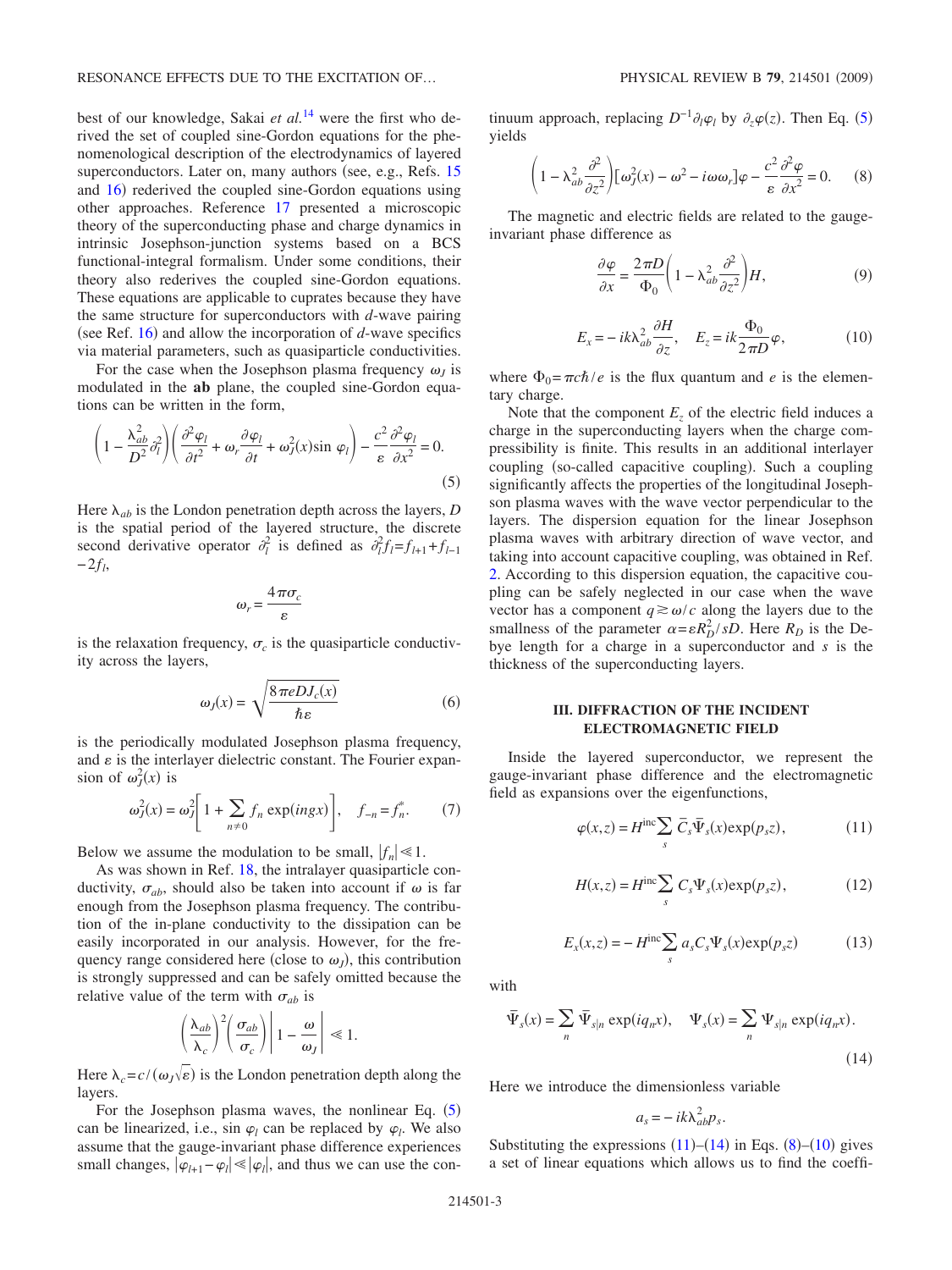cients  $\bar{\Psi}_{s|n}$  and  $\Psi_{s|n}$  in the expansions [Eq. ([14](#page-2-2))] and the eigen-numbers  $p_s$ . After excluding the coefficients  $\bar{\Psi}_{s|n}$ , we arrive at the set of equations for  $\Psi_{s|n}$ . It can be solved by perturbations with respect to the small modulation,  $|f_n| \ll 1$ . In linear approximation and in the absence of the degeneracy of the corresponding matrix, i.e., at

$$
q_s^2 \neq q_n^2 \quad \text{for} \quad s \neq n,\tag{15}
$$

we obtain

<span id="page-3-5"></span>
$$
\Psi_{s|n} = \delta_{s,n} + \widetilde{\Psi}_{s|n}, \quad \widetilde{\Psi}_{s|n} \simeq \frac{q_s^2}{q_n^2 - q_s^2} \tau_{n-s}, \quad s \neq n,
$$
\n
$$
\tau_s = \frac{f_s}{1 - \Omega^2 - i\nu\Omega}, \quad |\tau_s| \ll 1,
$$
\n
$$
p_s \simeq \frac{1}{\lambda_{ab}} \sqrt{1 + \frac{\lambda_c^2 q_s^2}{1 - \Omega^2 - i\nu\Omega} + O(|\tau|^2)}, \qquad (16)
$$

$$
Re[p_s] > 0, \quad Im[p_s] > 0,
$$
 (17)

<span id="page-3-6"></span>where  $\delta_{s,n}$  is the Kronecker delta,  $\Omega = \omega / \omega_J$ , and  $\nu = \omega_r / \omega_J$ .

Matching the tangential components of the electric and magnetic fields at the interface  $z=0$ , we obtain an infinite set of linear algebraic equations for the coefficients  $C_s$  and their relations to the TCs  $R_n$ ,

$$
\sum_{s} D_{n|s} C_s = 2\beta^V \delta_{n,0},\tag{18}
$$

$$
R_n = \sum_s C_s \Psi_{s|n} - \delta_{n,0},\tag{19}
$$

<span id="page-3-1"></span><span id="page-3-0"></span>where

$$
D_{n|s} = b_n \delta_{n,s} + d_{n|s}, \quad b_n = \beta_n^V + a_n,\tag{20}
$$

$$
d_{n|s} = (\beta_n^V + a_s)\tilde{\Psi}_{s|n}.
$$
 (21)

To solve the infinite set of Eq.  $(18)$  $(18)$  $(18)$  for  $C_s$  we use resonant perturbation theory, which allows presenting results in an explicit analytical form. $19$  When all spatial field harmonics are far away from the eigenmodes of the unmodulated layered superconductor (nonresonance conditions), the diagonal elements  $b_s$  of the matrix  $\hat{D} = ||D_{n|s}||$  are on the order of 1 or larger,  $|b_s| \sim |\beta_s^V| \ge 1$ . In this case, the matrix  $\hat{D}$  is diagonal dominated, that is, its off-diagonal elements are small compared to the diagonal ones,  $|d_{n}|s| \sim |\tau_{n-s}| \ll |b_s|$ . Then, the solution of Eqs.  $(18)$  $(18)$  $(18)$  and  $(19)$  $(19)$  $(19)$  gives us a trivial result: the specular reflection TC,  $R_0$ , is close to the Fresnel coefficient,

$$
R_F = \frac{\cos \theta - a_0}{\cos \theta + a_0} \equiv |R_F| \exp(i\psi), \tag{22}
$$

<span id="page-3-7"></span>and differs from it by terms proportional to  $\tau^2$ . Other TCs are small,  $R_n \sim \tau_n$ ,  $n \neq 0$ .

A much more interesting case occurs under the resonance conditions when Eq.  $(1)$  $(1)$  $(1)$  holds for one (or simultaneously for two) spatial field (resonance) harmonics,

$$
q_r = k \sin \theta + rg \approx \text{sign}(r) \text{Re}[\kappa_{sw}]. \tag{23}
$$

<span id="page-3-3"></span>Here  $r > 0$   $(r < 0)$  corresponds to the forward (backward) propagation of the excited SJPW with respect to the incident wave.

For simplicity, we restrict ourselves to the singleresonance case. In the resonant case, the diagonal matrix element  $D_{r|r} = b_r$  becomes anomalously small and the determinant of the matrix  $\hat{D}$  decreases significantly (see, e.g., Ref. [19](#page-7-16)). Recall that the normalized  $z$  component of the wave vectors in vacuum,  $\beta_s^V$ , can be either purely real or purely imaginary. Therefore, the minimum of  $|b_r| \le 1$  holds in the vicinity of the point in the  $(\omega, \theta)$  plane where  $\text{Im}[\beta_r^V] =$  $-\text{Im}[a_r]$ , which is the dispersion relation for SJPWs, Eq. ([2](#page-1-2)).

Thus, the set of equations Eq.  $(18)$  $(18)$  $(18)$  consists of one resonance equation (with  $n=r$ ),

$$
D_{r|r}B_r + \sum_{N \neq r} D_{r|N}B_N = 0, \qquad (24)
$$

<span id="page-3-2"></span>and the subset of nonresonance equations (with "nonresonance numbers"  $N \neq r$ ). Solving the subset for the nonresonance coefficients  $B_N$  we obtain

$$
B_N = 2\beta^V(\hat{M}^{-1})_{N|0} - B_r \sum_{N'} (\hat{M}^{-1})_{N|N'} D_{N'|r},
$$
 (25)

where  $\hat{M}^{-1}$  is the matrix inverse of the nonresonance square submatrix  $\hat{M} = ||D_{N|N'}||$ . Substituting  $B_N$  in Eq. ([24](#page-3-2)) we obtain

$$
B_r = \frac{F_r}{\tilde{D}_{r|r}},\tag{26}
$$

<span id="page-3-4"></span>where

$$
\widetilde{D}_{r|r} = D_{r|r} - \sum_{N,N'} D_{r|N} (\hat{M}^{-1})_{N|N'} D_{N'|r},
$$
\n(27)

$$
F_r = -2\beta^V \sum_N D_{r|N} (\hat{M}^{-1})_{N|0}.
$$
 (28)

We now examine the solution Eqs.  $(25)$  $(25)$  $(25)$  and  $(26)$  $(26)$  $(26)$  in the main approximation, i.e., taking into account the linear-in- $\tau$ term in  $F_r$ ,

$$
F_r = -\frac{2\beta^V d_{r|0}}{b_0},\tag{29}
$$

and quadratic-in- $\tau$  terms in  $\tilde{D}_{r|r}$ ,

$$
\widetilde{D}_{r|r} = \beta_r^V + a_r + C_r, \quad C_r = -\sum_N \frac{d_{r|N}d_{N|r}}{b_N}.
$$
 (30)

In this approximation we keep only the zero-order term in the series expansion of  $\hat{M}^{-1} \approx ||\delta_{N,N'}/b_N||$ . Thus, we obtain

$$
B_r = \frac{F_r}{\beta_r^V + \xi \beta_r + C_r},\tag{31}
$$

$$
B_N = \frac{2\beta^V \delta_{N,0} - d_{N|r}B_r}{b_N}.
$$
\n(32)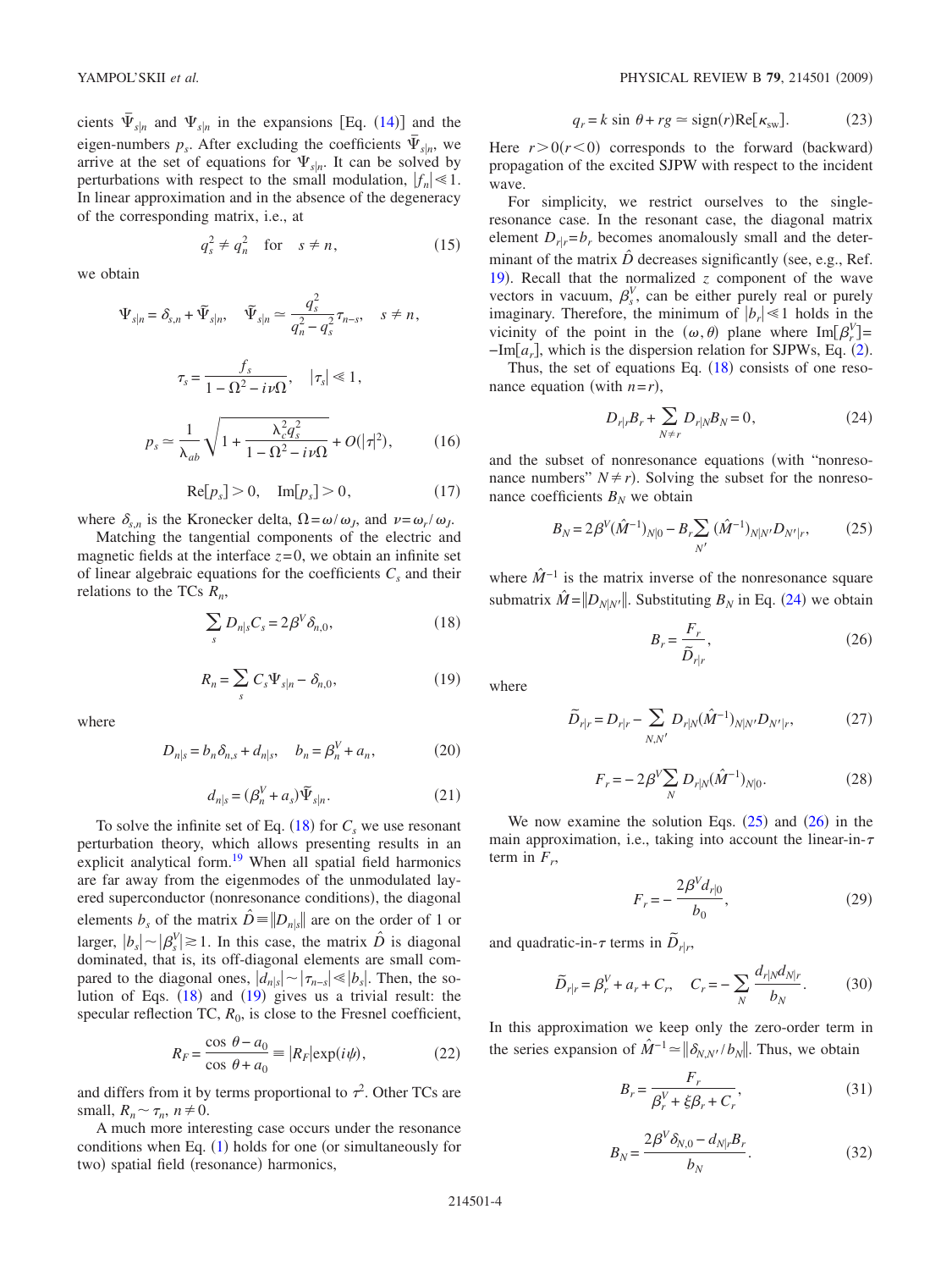Finally, using Eqs.  $(16)$  $(16)$  $(16)$  and  $(19)$  $(19)$  $(19)$  we derive the resonance,  $R_r$ , and nonresonance,  $R_N$ , transformation coefficients,

$$
R_r = B_r, \quad R_N = R_F \delta_{N,0} + R_r \left( \tilde{\Psi}_{r|N} - \frac{d_{N|r}}{b_N} \right). \tag{33}
$$

<span id="page-4-1"></span>It is convenient to present the resonance  $TC, R_r$ , in the form

$$
R_r = \frac{F_r}{\beta_r^V + a_r + C_r(\theta, \Omega, \tau)},
$$
\n(34)

<span id="page-4-0"></span>where  $C_r \equiv C_r(\theta, \Omega, \tau)$  is the parameter that describes the *coupling* between waves in the vacuum and the layered superconductor. Below we assume the coupling parameter  $C_r$ to be small. However, even when  $|C_r| \ll 1$ , the coupling of the waves in the vacuum and superconductor plays a very important role in the excitation of SJPWs and in the anomalies of the reflection properties (Wood's anomalies).

First, the dispersion relation of the surface Josephson plasma waves is modified, involving the radiation leakage in the vacuum. The new spectrum of the SJPWs is defined by equating the denominator in Eq.  $(34)$  $(34)$  $(34)$  to zero. Thus, the quadratic in the modulation term,  $C_r$ , is responsible for the shift of the position of the resonance,  $\text{Im}[C_r]$ , and its widening,  $\text{Re}[C_r]$ . The region where the coupling  $|C_r| \le 1$  (when the radiation leakage of the excited SJPW does not dominate) corresponds to the strongest excitation of the surface waves by the incident waves.

Second, due to the coupling, the specular reflection coefficient,  $R_0$ , in Eq. ([33](#page-4-1)) differs from the Fresnel coefficient,  $R_F$ , and its modulus becomes less than one. Moreover, as we show below, the reflection of waves with any given frequency  $\omega \leq \omega_l$  can be totally suppressed for the specific incident angle  $\theta$  and the modulation magnitude. This provides a way to control and filter the THz radiation.

In Sec. [IV,](#page-4-2) we study in detail the strong effects in the excitation of the SJPWs, the enhancement of absorptivity, and the suppression of the specular reflectivity near the resonance.

#### **IV. SUPPRESSION OF THE SPECULAR REFLECTION**

<span id="page-4-2"></span>The transformation coefficient  $R_0$  for the specularly reflected wave, Eq.  $(33)$  $(33)$  $(33)$ , can be rearranged as

$$
R_0 = R_F \frac{k_{zr}^V / k + a_r + C_r(\theta, \Omega, \tau) - \Delta_r(\theta, \Omega, \tau)}{k_{zr}^V / k + a_r + C_r(\theta, \Omega, \tau)},
$$
(35)

<span id="page-4-6"></span>where  $\tau$  stands for  $\tau_r$  and

$$
\Delta_r(\theta, \Omega, \tau) = \frac{2 \cos \theta}{\cos^2 \theta - a_0^2} (a_0 - a_r) \tilde{\Psi}_{0r} \tilde{\Psi}_{r0}.
$$
 (36)

To study the resonance phenomena, we consider the case most suitable for their observation when the following inequalities are satisfied:

$$
\frac{D^2}{\lambda_{ab}^2} \sin^2 \theta \ll (1 - \Omega^2) \varepsilon \ll 1. \tag{37}
$$

<span id="page-4-4"></span>The left inequality corresponds to the continuum limit for the field distribution in the *z* direction, whereas the right inequal-

ity allows neglecting unity under the square root in Eq.  $(17)$  $(17)$  $(17)$ . Note that the right inequality is not necessary for the observation of the resonance but allows us to significantly simplify the expressions for the reflectivity of a superconductor. Besides, we assume the dissipation parameter  $\nu$  to be small as compared to  $(1 - \Omega^2)$ ,

$$
\nu \ll (1 - \Omega^2). \tag{38}
$$

<span id="page-4-3"></span>The condition in Eq.  $(38)$  $(38)$  $(38)$  is necessary for the observation of *sharp resonances* in the reflectivity and absorptivity of a superconductor due to the excitation of SJPWs. For this frequency region, the complex parameter  $a_r = a_r(\theta, \Omega) \equiv a'_r$  $+i a_r''$  can be written as

$$
a_r = \frac{k^2 \lambda_{ab} \lambda_c}{2\sqrt{1 - \Omega^2}} \left( \frac{\nu}{1 - \Omega^2} - 2i \right) |\overline{q}_r|,
$$
 (39)

<span id="page-4-5"></span>where we introduce the dimensionless variable

$$
\overline{q}_n = \frac{q_n}{k} = \sin \theta + n\frac{g}{k}.
$$

When restrictions Eqs.  $(37)$  $(37)$  $(37)$  and  $(38)$  $(38)$  $(38)$  are valid, the expression for the reflectivity coefficient can be significantly simplified. First, the phase  $\psi$  of the Fresnel reflectivity coefficient, Eq.  $(22)$  $(22)$  $(22)$ , is small,

$$
\psi \simeq 2 \frac{k^2 \lambda_{ab} \lambda_c}{\sqrt{1 - \Omega^2}} \tan \theta \ll 1. \tag{40}
$$

Second, the parameter  $a_r$  in Eq. ([39](#page-4-5)) depends weakly on the angle  $\theta$  in the vicinity of the resonance, whereas it depends strongly on the frequency detuning  $(1 - \Omega)$  and its real part is sensitive to the magnitude  $\nu$  of the damping. Note also that near the resonance,  $\Delta_r(\theta, \Omega, \tau)$  in Eq. ([35](#page-4-6)) is almost real,  $\Delta_r(\theta,\Omega,\tau) \approx -2 \text{ Re}[C_r(\theta,\Omega,\tau)].$ 

Vanishing the imaginary part of the denominator in Eqs.  $(34)$  $(34)$  $(34)$  and  $(35)$  $(35)$  $(35)$ ,

$$
\text{Im}[k_{z}^{V}/k + a_{r} + C_{r}(\theta, \Omega, \tau)] = 0, \qquad (41)
$$

defines a curve in the  $(\Omega, \theta)$  plane, where  $|R_r(\Omega, \theta)|$  achieves its maximum. In view of assumed smallness of the coupling coefficient  $C_r$ , this curve passes close to

$$
\theta = \theta_0 \equiv \arcsin\left|1 - r\frac{g}{k}\right|.
$$
 (42)

Separating the real and imaginary parts in the numerator and denominator in Eq.  $(35)$  $(35)$  $(35)$ , we rewrite the specular reflection coefficient  $R_0$  the form,

$$
R_0 = \frac{X_r(\vartheta, \Omega) + i\{\text{Re}[C_r(\Omega, \tau)] - C_{\text{opt}}(\Omega)\}}{X_r(\vartheta, \Omega) - i\{\text{Re}[C_r(\Omega, \tau)] + C_{\text{opt}}(\Omega)\}},
$$
(43)

<span id="page-4-7"></span>where we introduce the incident-angle deviation  $\vartheta = \theta - \theta_0$ . For simplicity, below we restrict ourselves to the case of harmonic modulation and consider the resonances in the plus- and minus-first orders,  $r = \pm 1$ . Then,

$$
X_r(\vartheta,\Omega) \simeq r \cos \theta_0 \frac{1-\Omega^2}{k^4 \lambda_{ab}^2 \lambda_c^2} \cdot (\vartheta - \vartheta_{\text{res}}), \tag{44}
$$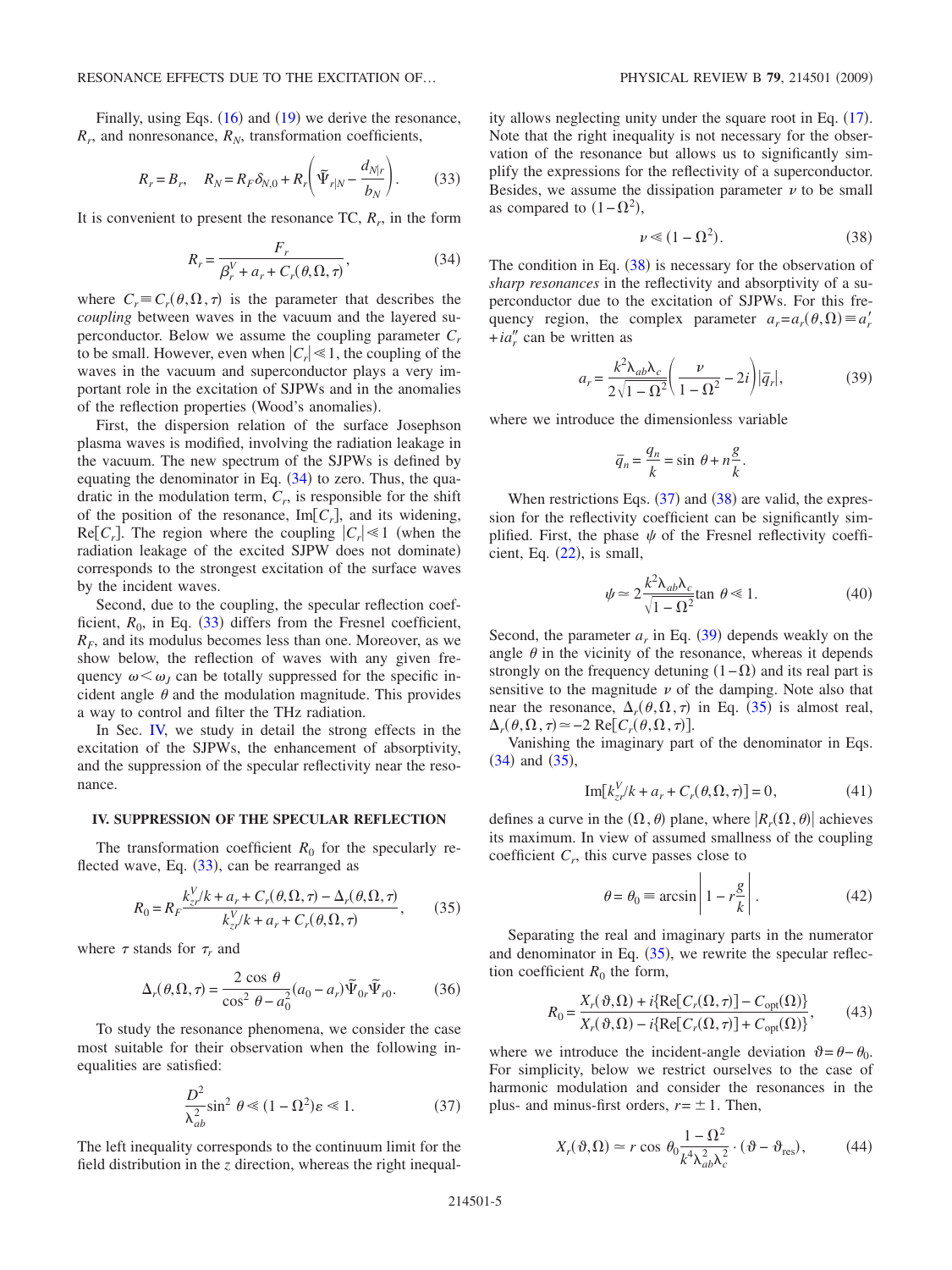$$
\vartheta_{\rm res} \simeq 4 \frac{2 - g^2 / k^2}{(4 - g^2 / k^2)^2} \frac{k^4 \lambda_{ab}^2 \lambda_c^2}{1 - \Omega^2} \frac{|\tau_r|^2}{\cos \theta_0},\tag{45}
$$

Re[
$$
C_r(\Omega, \tau)
$$
]  $\simeq \sqrt{\frac{k}{g}} \frac{(1 - rg/k)^2}{(2 - rg/k)^{5/2}} \frac{k^2 \lambda_{ab} \lambda_c}{\sqrt{1 - \Omega^2}} |\tau_r|^2$ , (46)

$$
C_{\text{opt}}(\Omega) \simeq \frac{\nu}{2(1 - \Omega^2)}.\tag{47}
$$

<span id="page-5-0"></span>Equations  $(43)$  $(43)$  $(43)$ – $(47)$  $(47)$  $(47)$  show that the modulus of the specular reflectivity  $R_0(\theta)$  has a sharp resonance minima at  $\vartheta = \vartheta_{\text{res}}$ ,

$$
|R_0|_{\min} \simeq \frac{|C_{\text{opt}}(\Omega) - \text{Re}[C_r(\Omega, \tau)]|}{C_{\text{opt}}(\Omega) + \text{Re}[C_r(\Omega, \tau)]}.
$$
 (48)

Its angular width,  $\delta \vartheta$ , is

$$
\delta\vartheta = \frac{\nu}{(1 - \Omega^2)^2} \frac{k^4 \lambda_{ab}^2 \lambda_c^2}{\cos \theta_0} \ll 1.
$$
 (49)

It is clearly seen that  $|R_0|_{\text{min}}$  depends strongly on the frequency detuning  $(1 - \Omega)$ , dissipation parameter  $\nu$ , and the coupling between waves in the vacuum and the layered superconductor, i.e., on the modulation magnitude  $|f_r|$ . This offers several important applications of the predicted anomaly of the reflectivity in the THz range. For instance, if the coupling parameter  $\text{Re}[C_r(\Omega,\tau)]$  is equal to  $C_{\text{opt}}$ , i.e., the modulation magnitude  $|f_r|$  takes on the optimal value,

$$
|f_r|^2_{\text{opt}} \simeq \frac{\nu}{2} \sqrt{\frac{g}{k} \frac{(2 - rg/k)^{5/2}}{(1 - rg/k)^2} \frac{(1 - \Omega^2)^{3/2}}{k^2 \lambda_{ab} \lambda_c}},\tag{50}
$$

<span id="page-5-3"></span>then the specular reflection coefficient  $R_0$  at  $\vartheta = \vartheta_{\text{res}}$  vanishes. This means that by appropriate choice of the parameters, the total suppression of the reflectivity can be achieved due to the resonance excitation of the surface Josephson plasma wave.

In the vicinity of the resonance, the relative amplitude of the excited SJPW can be approximated by

$$
R_r \simeq 2i \frac{\tau_r (1 - \sin \theta_0) \tan^2 \theta_0}{X_r(\vartheta, \Omega) - i \{\text{Re} [C_r(\Omega, \tau)] + C_{\text{opt}}(\Omega) \}}.
$$
 (51)

<span id="page-5-2"></span>Note that equations  $\vartheta = \vartheta_{\text{res}}$  and Re[ $C_r(\Omega, \tau)$ ] =  $C_{\text{opt}}$  (i.e.,  $|f_r| = |f_r|_{\text{opt}}$  constitute the conditions not only for the total suppression of the specular reflection but also for the best matching of the incident wave and the SJPW. Under such conditions, the amplitude of the excited surface wave is much higher than the amplitude of the incident wave,

$$
|R_r|_{\text{max}} \simeq \frac{\sqrt{2}(1 - \Omega^2)^{3/4}}{k\sqrt{\nu\lambda_{ab}\lambda_c}} \frac{\sin \theta_0}{\cos^{3/4} \theta_0} \gg 1. \tag{52}
$$

Thus, we can achieve a high concentration of THz radiation energy in the SJPW.

The resonant decrease in the amplitude of the specularly reflected wave is accompanied by the resonant increase in the absorption. Evidently, for the optimal conditions,  $\vartheta$  $=\vartheta_{\text{res}}$  and  $|f_r|=|f_r|_{\text{opt}}$ , which correspond to the total suppression of the specular reflectivity, the energy pumped into the layered superconductor from the vacuum can be completely

<span id="page-5-1"></span>

FIG. 2. (Color online) Numerical simulation of the total suppression of the specular reflection. Black solid and red dashed curves show the angular dependences of the specular and resonance TCs, respectively, for the forward resonance diffraction  $(r=1)$  on the harmonic grating. These calculations were performed using Eqs.  $(34)$  $(34)$  $(34)$  and  $(35)$  $(35)$  $(35)$  for the harmonic grating with pitch  $L=1$  mm and modulation magnitude  $|f_r|=3.6510^{-6}$ . Other parameters used here are:  $D=2\times10^{-7}$  cm,  $\lambda_{ab}=2.5\times10^{-5}$  cm,  $\nu=10^{-7}$ ,  $\varepsilon=20$ , and (1)  $-\Omega^2$ )=1.2 × 10<sup>-5</sup>. The insets show the angular dependences of the phases of the (a) resonance and (b) specular TCs.

transformed into Joule heat due to the quasiparticle resistance. For the diffraction on the harmonic grating, the dependence of the absorptivity coefficient *A* on the wave frequency and the incident angle is described by a resonance curve,

$$
(\vartheta, \Omega) = 1 - |R_0(\vartheta, \Omega)|^2,
$$
  

$$
\simeq \frac{4C_{\text{opt}}(\Omega) \text{Re}[C_r(\Omega, \tau)]}{X_r^2(\vartheta, \Omega) + [\text{Re}[C_r(\Omega, \tau)] + C_{\text{opt}}(\Omega)]^2},
$$
(53)

accurate within terms of order  $|\tau_r|^2$ . It should be noted that the resonance increase in the electromagnetic absorption can result in a transition of the superconductor into normal state. Thus, new kinds of resonance phenomena can be observed in layered superconductors due to the excitation of the SJPWs. However, for rather low intensities of the incident wave, the sample heating due to the Joule losses can be neglected.

We have illustrated our analytical results by the numerical calculations of the specular and resonance TCs given in Eqs. ([34](#page-4-0)) and ([35](#page-4-6)). The angular dependences of  $|R_0|^2$  and  $|R_r|^2$  for the forward resonance diffraction in the first diffraction order  $(r=+1)$  on a harmonic grating are shown in Fig. [2.](#page-5-1) The asymptotic formulas  $(43)$  $(43)$  $(43)$  and  $(51)$  $(51)$  $(51)$  are in a good agreement with these plots. The modulation magnitude,  $|f_r|$ , was chosen to achieve the total suppression of the specular reflection. Its value is close to  $|f_r|_{opt}$  defined by the asymptotic expression  $(50).$  $(50).$  $(50).$ 

*A*,-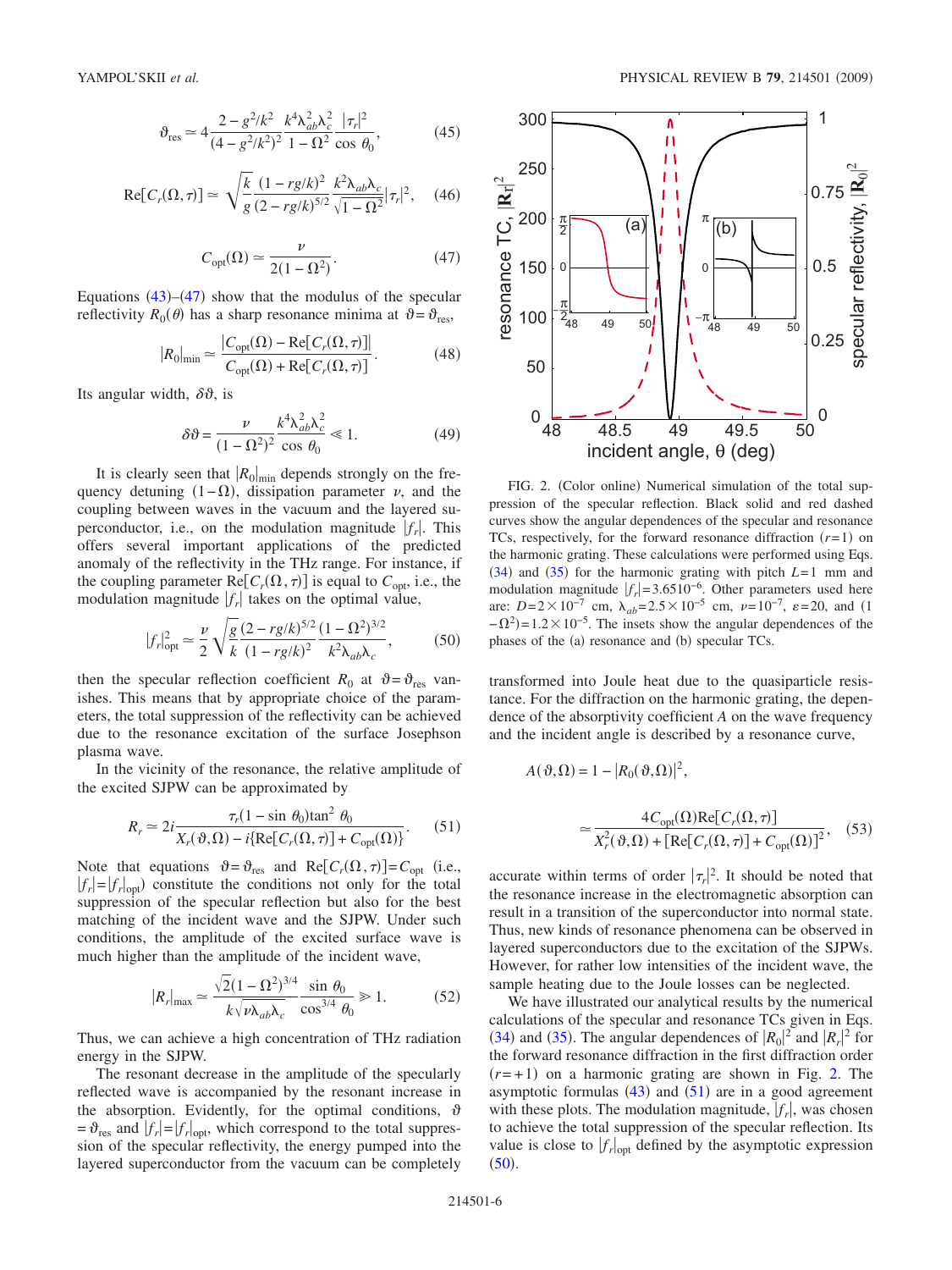<span id="page-6-0"></span>

FIG. 3. The magnetic-field distribution for the nonresonant case,  $\theta$ =60°, shown in (a) and for the resonant diffraction in diffraction order +1,  $\theta = \theta_{\text{res}} = 48.93^{\circ}$ , shown in (b). Other parameters are the same as in Fig. [2.](#page-5-1)

The minimum in the specular reflectivity (see Fig.  $2$ ) is caused by the destructive interference of the waves scattered via two different channels. The first channel is the direct (approximately total) reflection from the unmodulated vacuum-layered superconductor interface. The magneticfield amplitude of this wave is approximately equal to that of the incident wave,  $R_F \approx 1$ . The second channel is defined by a two-step scattering process: the diffraction of the incident wave into the SJPW and the rescattering of the SJPW into the specular direction. By means of Eqs.  $(43)$  $(43)$  $(43)$  and  $(51)$  $(51)$  $(51)$ , one can easily follow the phase changes in the resonance and specular TCs. The value of  $X_r(\vartheta,\Omega)$  changes its sign when  $\vartheta$ crosses the point  $\vartheta_{\text{res}}$ . Correspondingly, the  $R_r$  experiences the phase shift  $\sim \pi$  while the phase of  $R_0$  changes by  $\sim 2\pi$ (see insets in Fig.  $2$ ).

We also illustrated the effect of total suppression of the specular reflection by the distribution of the total magnetic field in the vacuum, Fig. [3.](#page-6-0) The interference pattern is seen for the nonresonant case when the amplitudes of the incident and reflected waves practically coincide. Under the resonance condition, when the reflected wave is totally suppressed, the interference pattern in the far field disappears, while the near-field "torch" structure of the SJPW is clearly seen near the vacuum-layered superconductor interface.

#### **V. CONCLUSIONS**

In this paper, we present a systematic study of the resonance features for the diffraction of THz radiation on periodically modulated layered superconductors. The resonance is produced by the excitation of the SJPWs for specific combinations of the incident angle and frequency, and is analog to the well-known surface-plasmon polariton resonance in the visible and near-infrared region. The analytical study developed here allows us to predict strong resonance effects total suppression of the specular reflection and total absorption) for specific combinations of the parameters. The interpretation of these phenomena is clear: under the resonance condition Eq.  $(1)$  $(1)$  $(1)$ , the spatial-and-temporal matching (coincidence of both the frequencies and wave vectors) of one of the diffracted modes and the surface Josephson plasma wave occurs. In this case, a large fraction of the energy coming to the layered superconductor from the vacuum is transformed into Joule heat due to quasiparticle resistance and the reflectivity of the superconductor drops significantly. The reduction in the reflectivity can be complete for an optimal depth of the modulations. Thus, if the conditions for the total suppression of the reflectivity are satisfied, the energy flux (i.e., the *z* component of the Poynting vector of the incident wave) is completely absorbed. The reduction in the reflectivity  $|R|^2$ accompanied by the resonant increase in the electromagnetic absorption can produce a transition of the superconductor into the resistive or even into the normal state. Thus, a different type of resonance phenomena can be observed due to the excitation of the SJPW.

The strongly selective interaction of SJPWs with the incident wave having a certain frequency and direction of propagation can be used for designing future THz detectors and filters. A simple design for a detector is described in Ref. [6.](#page-7-17)

In this paper, the simplest (in-plane) configuration for *TM*-polarized incident wave was examined under singleresonance conditions (i.e., excitation of one running SJPW). The approach used here allows a similar study of the simultaneous excitation of two SJPWs (double resonance) as well as the examination of the so-called "conical diffraction mount" (out-of-plane diffraction). These items will be studied in the future. It seems interesting also to consider the resonance diffraction features for superconducting films of finite thickness. There the effects of resonance enhancement of the transmissivity could exist.

#### **ACKNOWLEDGMENTS**

We gratefully acknowledge partial support from the National Security Agency (NSA), Laboratory of Physical Sciences (LPS), Army Research Office (ARO), and National Science Foundation (NSF) under Grants No. EIA-0130383 and No. JSPS-RFBR 06-02-91200, and Core-to-Core (CTC) program supported by Japan Society for Promotion of Science (JSPS). S.S. acknowledges support from the Ministry of Science, Culture and Sport of Japan via the Grant in Aid for Young Scientists under Grant No. 18740224, the EPSRC under Grants No. EP/D072581/1 and No. EP/F005482/1, and ESF network program "Arrays of Quantum Dots and Josephson Junctions."